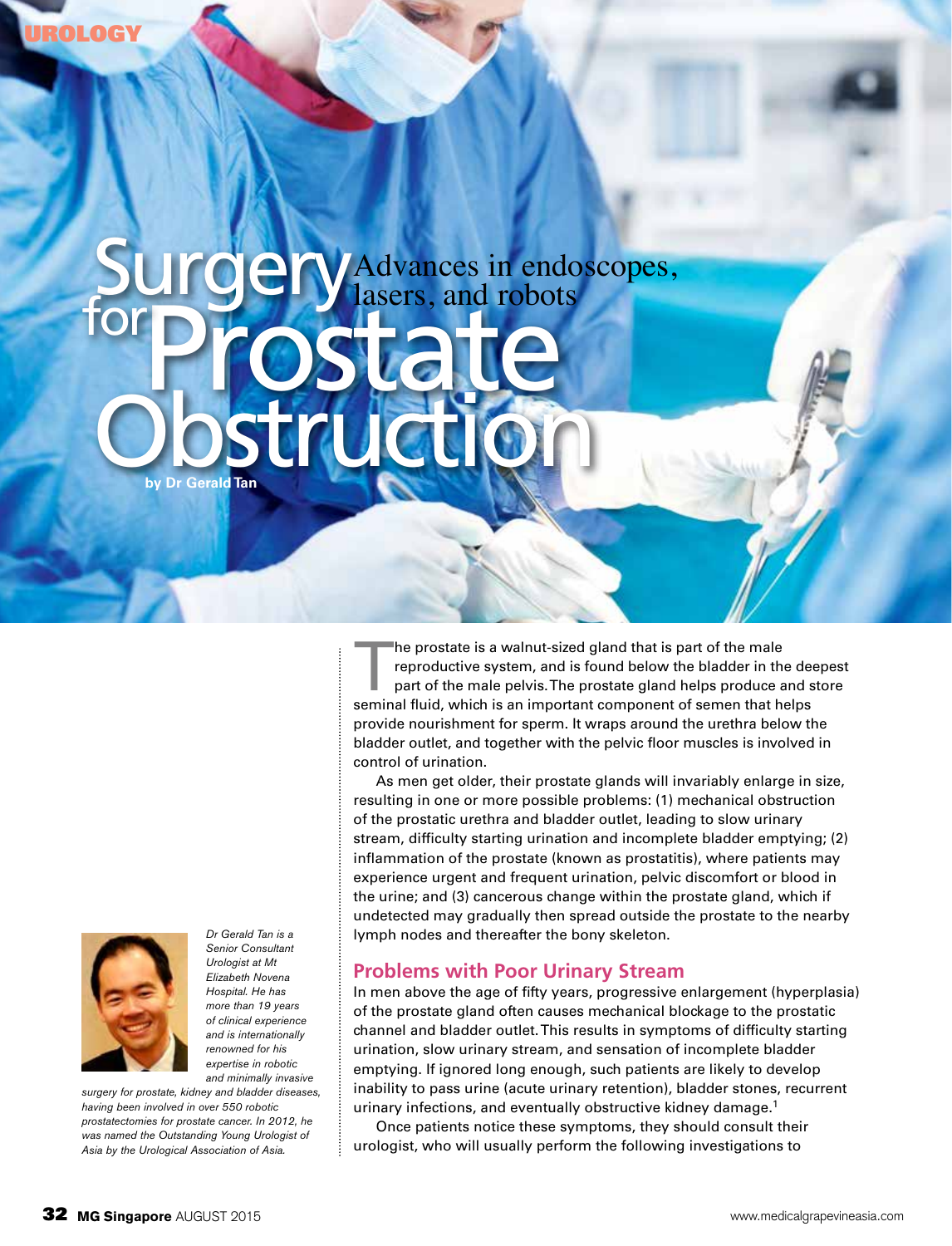assess the cause and extent of their urinary obstruction: (1) bedside ultrasonography of the prostate, bladder and kidneys; (2) uroflowmetry and residual urine measurement [Figure 1]; (3) digital rectal examination of the prostate to palpate for possible nodules on the prostate; and (4) blood tests to assess kidney function and likelihood of prostate cancer (known as prostatic-specific antigen or PSA). In younger men with similar symptoms and a normal-sized prostate, or in chronic smokers with associated blood in the urine, the urologist may recommend further evaluation with cystoscopy, where a flexible endoscope is passed up the male urethra to assess the lower urinary tract for urethral strictures or bladder tumours as alternative causes for such obstructive symptoms.



#### **Drug Treatments for Prostate Enlargement** *Figure 1. Uroflowmetry, where male patients urinate into a special device that allows measurement of the urine flow rate.*

For most patients with early prostate obstruction, their symptoms are usually well controlled with medications known as alpha-blockers, which act on receptors in the bladder neck to relax the bladder outlet during urination. For men with large prostate glands (more than 40gm in size), combination therapy of alpha-blockers with  $5\alpha$ -reductase inhibitors (5ARIs) (e.g. finasteride), has been demonstrated in several large studies to improve urine flow rates and bladder emptying, as well as reduce the likelihood of developing episodes of urinary retention. The latter acts by inhibiting the growth of cells within the prostate, and taken over a prolonged period of time, will help decrease the prostate size. However, 5ARIs are often associated with erectile dysfunction and loss of libido as they also interfere with the effects of testosterone on the rest of the body. More recently, daily low-dose tadalafil has also been reported to improve urinary flow, and may be considered as an alternative treatment to alphablockers in men with both prostate obstruction and erectile dysfunction.

### **The Role of Transurethral Resection of Prostate (TURP) Endoscopic Surgery**

In patients whose obstructive prostate symptoms are not improved with medications, most urologists will recommend transurethral resection of the prostate (TURP) as the next treatment option. In TURP, once the patient is anaesthetised, the urologist passes a specially designed rigid endoscope up the penile urethra to reach the prostate gland. A cutting loop with high-energy electrical current is used to widen the prostatic channel by shaving away prostate pieces, which are then evacuated from the bladder by a special handheld pump and sent for laboratory assessment. After the prostatic channel is adequately widened, a urinary catheter is inserted through the urethra into the bladder and irrigation is commenced to wash out any bleeding from the raw surfaces of the prostate gland. This is usually

**The main risk of TURP surgery is persistent significant bleeding from the cut surfaces of the prostate gland, which occurs in 5% of all cases. If present, it may cause clot retention of the bladder, where urine is not able to drain out of the blocked catheter. This will necessitate blood transfusion, manual washout of the clots through the catheter, and if unsuccessful, return to the operating theatre for washout of the clots under anaesthesia.**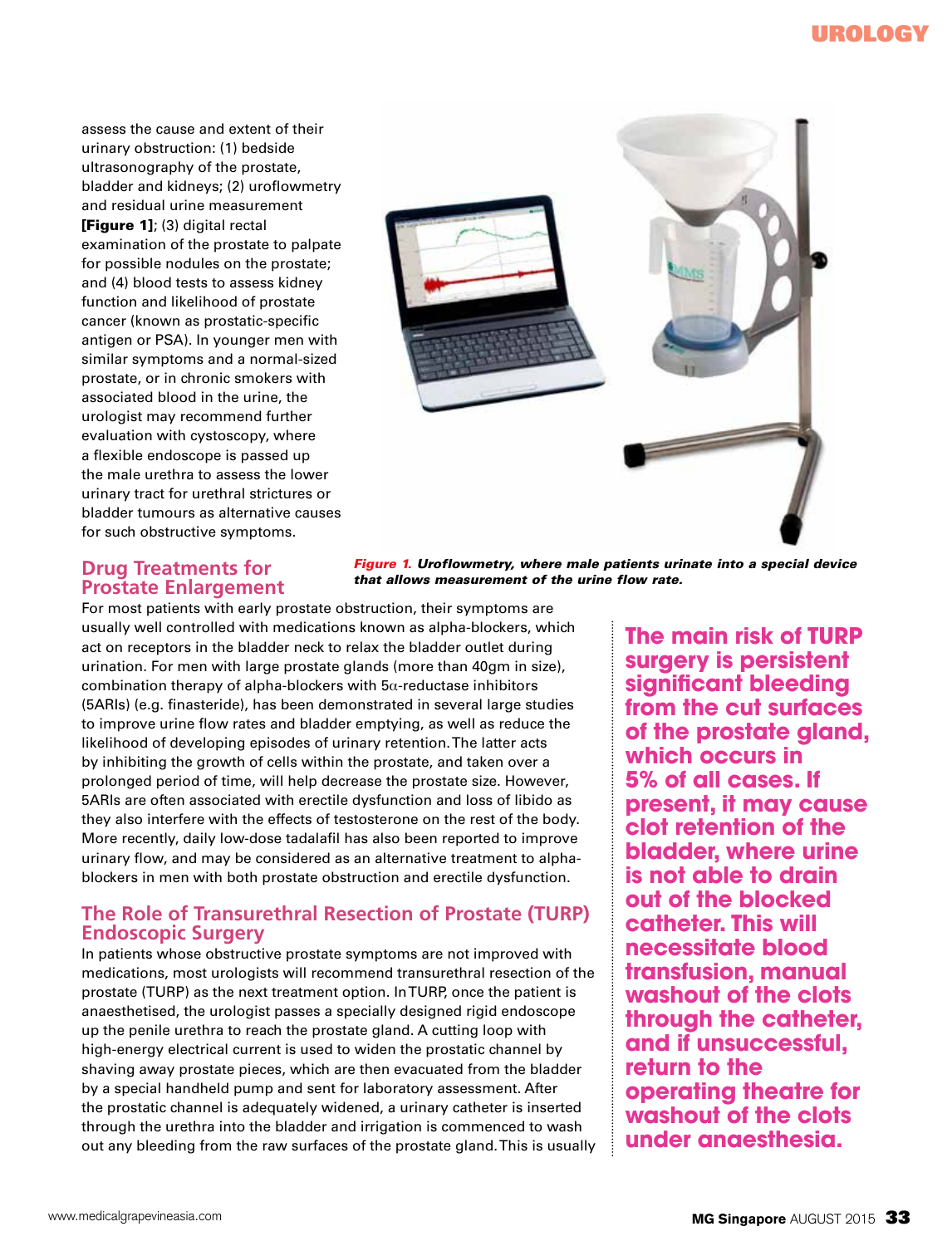## Urology

stopped the following day, and the catheter removed two to three days after TURP surgery. In most cases, patients have significantly improved urine flow, and are discharged without complications.

The main risk of TURP surgery is persistent significant bleeding from the cut surfaces of the prostate gland, which occurs in 5% of all cases. If present, it may cause clot retention of the bladder, where urine is not able to drain out of the blocked catheter. This will necessitate blood transfusion, manual washout of the clots through the catheter, and if unsuccessful, return to the operating theatre for washout of



*Figure 2. Illustration of the effect of various medications for prostate obstruction.* 

the clots under anaesthesia. This risk is higher in patients with acute urinary retention, those with very large inflamed prostate glands, and in patients on anticoagulants such as aspirin or warfarin. Less common complications include bladder perforation, temporary urinary incontinence, or delayed scarring of the bladder neck or urethra with recurrence of obstructive urinary symptoms.

Compared to earlier TURP technology using monopolar electrical energy, the incidence of such complications has dropped significantly with the advent of bipolar TURP.<sup>2</sup> In bipolar TURP, the high energy cutting loop allows the surgeon to cut and stop bleeding simultaneously, with much less collateral energy damage to the nerves in the pelvic floor and urinary sphincter. In addition, the use of normal saline as irrigation fluid in bipolar TURP (instead of glycine) has minimised the risk of TUR syndrome. This means that urologists are no longer under time pressure to stop the surgery after an hour for fear of causing the patient to become fluid overloaded with electrolyte imbalances, and can complete the surgery successfully in one sitting regardless of prostate gland size. As such, bipolar TURP devices have replaced monopolar TURP in most hospitals today as



*Figure 3. Illustration of transurethral resection of the prostate, where a high-energy cutting loop is used to serially cut prostate chips from within to widen the prostatic channel.* 

the standard operating system, and are recommended by the European Association of Urology for improved clinical outcomes.

#### **GreenLight™ Laser: A Safer Alternative to TURP Surgery for Prostate Obstruction?**

The GreenLight™ Laser is an innovative laser system that uses either a kalium-titanyl-phosphate (KTP) or a lithium triborate (LTO) laser at 532nm wavelength to widen the prostatic channel by vaporising the prostate gland at high energy. The laser energy is absorbed by haemoglobin but not by water, resulting in immediate ablation of prostate tissue with minimal bleeding during the procedure. The benefits of GreenLight™ laser vaporisation of the prostate include shorter hospital stay and catheter time, and less intraoperative bleeding. However, as the prostate tissue is vaporised, no tissue is available for laboratory analysis for presence of cancer cells in the prostate.

Three different GreenLight™ lasers are in clinical use – the 80-W (KTP), 120-W HPS (LTO), and 180-W XPS (LTO) lasers. The latter two laser systems are currently in use in